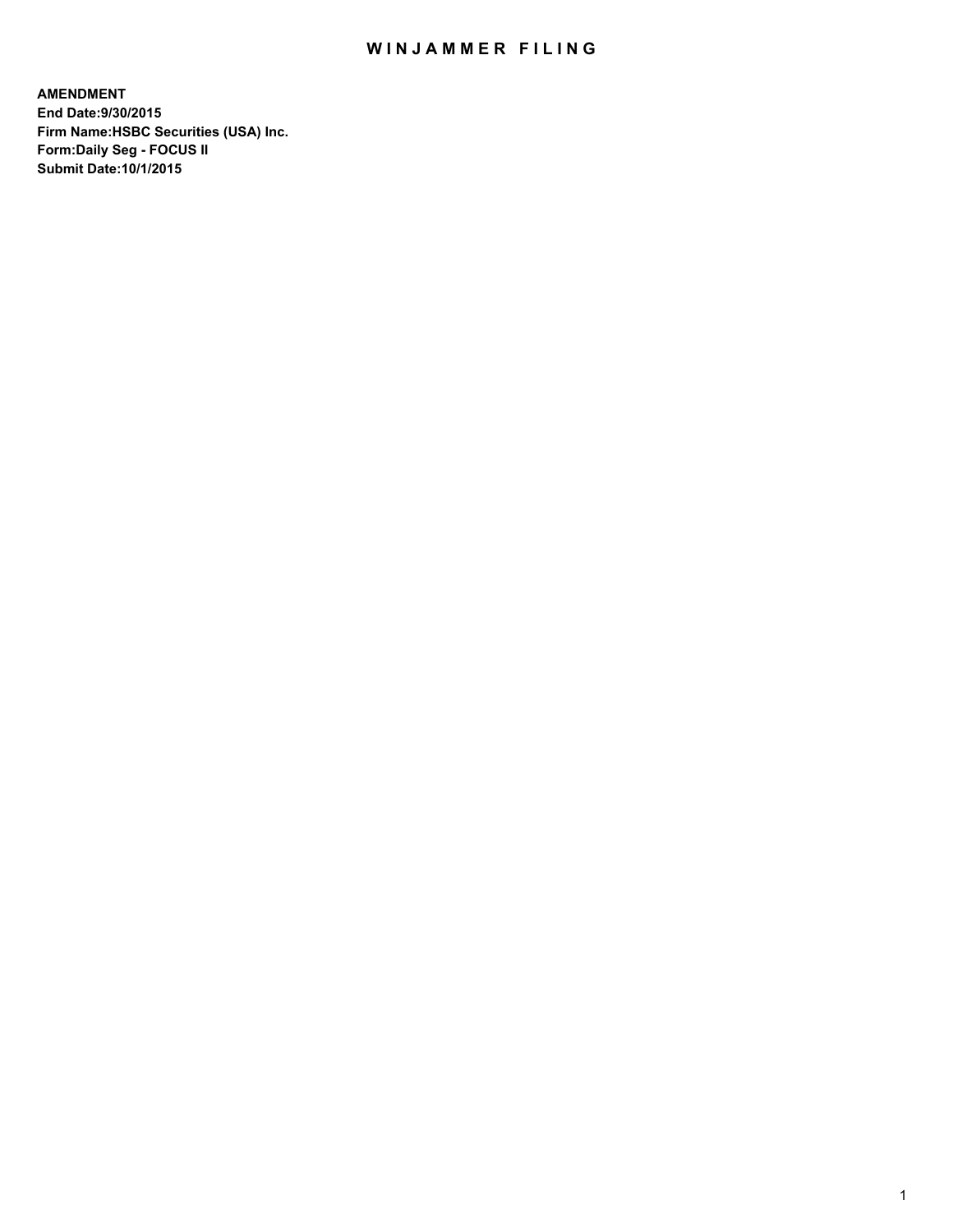## **AMENDMENT End Date:9/30/2015 Firm Name:HSBC Securities (USA) Inc. Form:Daily Seg - FOCUS II Submit Date:10/1/2015 Daily Segregation - Cover Page**

| Name of Company<br><b>Contact Name</b><br><b>Contact Phone Number</b><br><b>Contact Email Address</b>                                                                                                                                                                                                                         | <b>HSBC Securities (USA) Inc.</b><br><b>Steven Richardson</b><br>212-525-6445<br>steven.richardson@us.hsbc.com |
|-------------------------------------------------------------------------------------------------------------------------------------------------------------------------------------------------------------------------------------------------------------------------------------------------------------------------------|----------------------------------------------------------------------------------------------------------------|
| FCM's Customer Segregated Funds Residual Interest Target (choose one):<br>a. Minimum dollar amount: ; or<br>b. Minimum percentage of customer segregated funds required:%; or<br>c. Dollar amount range between: and; or<br>d. Percentage range of customer segregated funds required between:% and%.                         | 50,000,000<br><u>0</u><br>0 <sub>0</sub><br>0 <sub>0</sub>                                                     |
| FCM's Customer Secured Amount Funds Residual Interest Target (choose one):<br>a. Minimum dollar amount: ; or<br>b. Minimum percentage of customer secured funds required:%; or<br>c. Dollar amount range between: and; or<br>d. Percentage range of customer secured funds required between:% and%.                           | 10,000,000<br><u>0</u><br>0 <sub>0</sub><br>0 <sub>0</sub>                                                     |
| FCM's Cleared Swaps Customer Collateral Residual Interest Target (choose one):<br>a. Minimum dollar amount: ; or<br>b. Minimum percentage of cleared swaps customer collateral required:%; or<br>c. Dollar amount range between: and; or<br>d. Percentage range of cleared swaps customer collateral required between:% and%. | 70,000,000<br><u>0</u><br>0 <sub>0</sub><br>0 <sub>0</sub>                                                     |

Attach supporting documents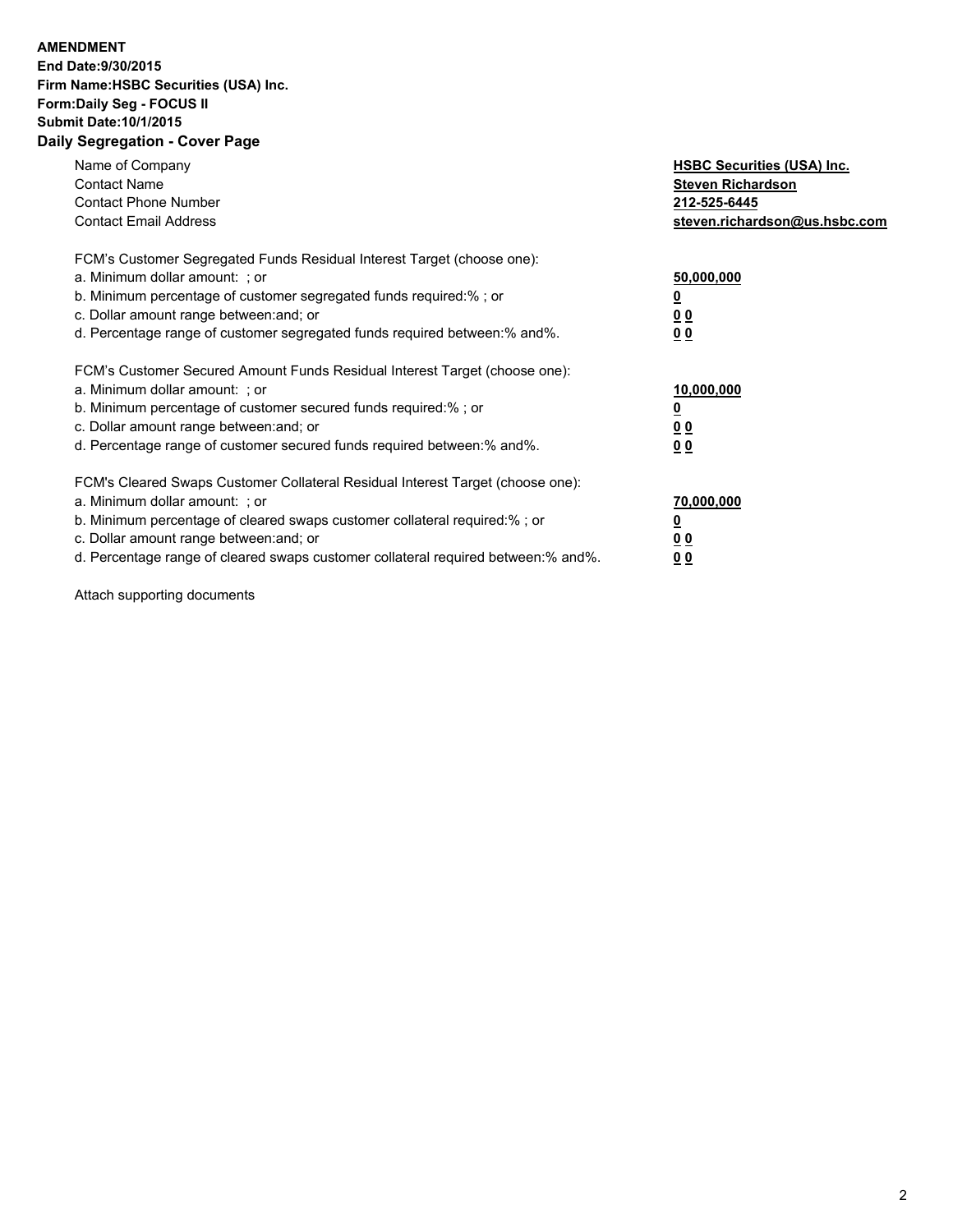| <b>AMENDMENT</b>              |                                                                                                   |                              |  |  |  |  |
|-------------------------------|---------------------------------------------------------------------------------------------------|------------------------------|--|--|--|--|
|                               | End Date: 9/30/2015                                                                               |                              |  |  |  |  |
|                               | Firm Name: HSBC Securities (USA) Inc.                                                             |                              |  |  |  |  |
| Form: Daily Seg - FOCUS II    |                                                                                                   |                              |  |  |  |  |
| <b>Submit Date: 10/1/2015</b> |                                                                                                   |                              |  |  |  |  |
|                               | <b>Daily Segregation - Secured Amounts</b>                                                        |                              |  |  |  |  |
|                               | Foreign Futures and Foreign Options Secured Amounts                                               |                              |  |  |  |  |
|                               | Amount required to be set aside pursuant to law, rule or regulation of a foreign                  | $0$ [7305]                   |  |  |  |  |
|                               | government or a rule of a self-regulatory organization authorized thereunder                      |                              |  |  |  |  |
| 1.                            | Net ledger balance - Foreign Futures and Foreign Option Trading - All Customers                   |                              |  |  |  |  |
|                               | A. Cash                                                                                           | 19,755,448 [7315]            |  |  |  |  |
|                               | B. Securities (at market)                                                                         | 135,249,495 [7317]           |  |  |  |  |
| 2.                            | Net unrealized profit (loss) in open futures contracts traded on a foreign board of trade         | 13,596,967 [7325]            |  |  |  |  |
| 3.                            | Exchange traded options                                                                           |                              |  |  |  |  |
|                               | a. Market value of open option contracts purchased on a foreign board of trade                    | $0$ [7335]                   |  |  |  |  |
|                               | b. Market value of open contracts granted (sold) on a foreign board of trade                      | $0$ [7337]                   |  |  |  |  |
| 4.                            | Net equity (deficit) (add lines 1.2. and 3.)                                                      | 168,601,910 [7345]           |  |  |  |  |
| 5.                            | Account liquidating to a deficit and account with a debit balances - gross amount                 | 18,607,193 [7351]            |  |  |  |  |
|                               | Less: amount offset by customer owned securities                                                  | -12,583,923 [7352] 6,023,270 |  |  |  |  |
|                               |                                                                                                   | [7354]                       |  |  |  |  |
| 6.                            | Amount required to be set aside as the secured amount - Net Liquidating Equity                    | 174,625,180 [7355]           |  |  |  |  |
| 7.                            | Method (add lines 4 and 5)                                                                        |                              |  |  |  |  |
|                               | Greater of amount required to be set aside pursuant to foreign jurisdiction (above) or line<br>6. | 174,625,180 [7360]           |  |  |  |  |
|                               | FUNDS DEPOSITED IN SEPARATE REGULATION 30.7 ACCOUNTS                                              |                              |  |  |  |  |
| 1.                            | Cash in banks                                                                                     |                              |  |  |  |  |
|                               | A. Banks located in the United States                                                             | 44,370,591 [7500]            |  |  |  |  |
|                               | B. Other banks qualified under Regulation 30.7                                                    | 0 [7520] 44,370,591 [7530]   |  |  |  |  |
| 2.                            | Securities                                                                                        |                              |  |  |  |  |
|                               | A. In safekeeping with banks located in the United States                                         | 91,337,804 [7540]            |  |  |  |  |
|                               | B. In safekeeping with other banks qualified under Regulation 30.7                                | 0 [7560] 91,337,804 [7570]   |  |  |  |  |
| 3.                            | Equities with registered futures commission merchants                                             |                              |  |  |  |  |
|                               | A. Cash                                                                                           | <u>0</u> [7580]              |  |  |  |  |
|                               | <b>B.</b> Securities                                                                              | $0$ [7590]                   |  |  |  |  |
|                               | C. Unrealized gain (loss) on open futures contracts                                               | $0$ [7600]                   |  |  |  |  |
|                               | D. Value of long option contracts                                                                 | $0$ [7610]                   |  |  |  |  |
|                               | E. Value of short option contracts                                                                | 0 [7615] 0 [7620]            |  |  |  |  |
| 4.                            | Amounts held by clearing organizations of foreign boards of trade                                 |                              |  |  |  |  |
|                               | A. Cash                                                                                           | $0$ [7640]                   |  |  |  |  |
|                               | <b>B.</b> Securities                                                                              | $0$ [7650]                   |  |  |  |  |
|                               | C. Amount due to (from) clearing organization - daily variation                                   | $0$ [7660]                   |  |  |  |  |
|                               | D. Value of long option contracts                                                                 | $0$ [7670]                   |  |  |  |  |
| 5.                            | E. Value of short option contracts<br>Amounts held by members of foreign boards of trade          | 0 [7675] 0 [7680]            |  |  |  |  |
|                               | A. Cash                                                                                           | 58,465,975 [7700]            |  |  |  |  |
|                               | <b>B.</b> Securities                                                                              | 43,911,691 [7710]            |  |  |  |  |
|                               | C. Unrealized gain (loss) on open futures contracts                                               | 13,596,967 [7720]            |  |  |  |  |
|                               | D. Value of long option contracts                                                                 | 0 [7730]                     |  |  |  |  |
|                               | E. Value of short option contracts                                                                | 0 [7735] 115,974,633 [7740]  |  |  |  |  |
| 6.                            | Amounts with other depositories designated by a foreign board of trade                            | <u>0</u> [7760]              |  |  |  |  |
| 7.                            | Segregated funds on hand                                                                          | $0$ [7765]                   |  |  |  |  |
| 8.                            | Total funds in separate section 30.7 accounts                                                     | 251,683,028 [7770]           |  |  |  |  |
| 9.                            | Excess (deficiency) Set Aside for Secured Amount (subtract line 7 Secured Statement               | 77,057,848 [7380]            |  |  |  |  |
|                               | Page 1 from Line 8)                                                                               |                              |  |  |  |  |
| 10.                           | Management Target Amount for Excess funds in separate section 30.7 accounts                       | 10,000,000 [7780]            |  |  |  |  |
|                               |                                                                                                   |                              |  |  |  |  |

11. Excess (deficiency) funds in separate 30.7 accounts over (under) Management Target **67,057,848** [7785]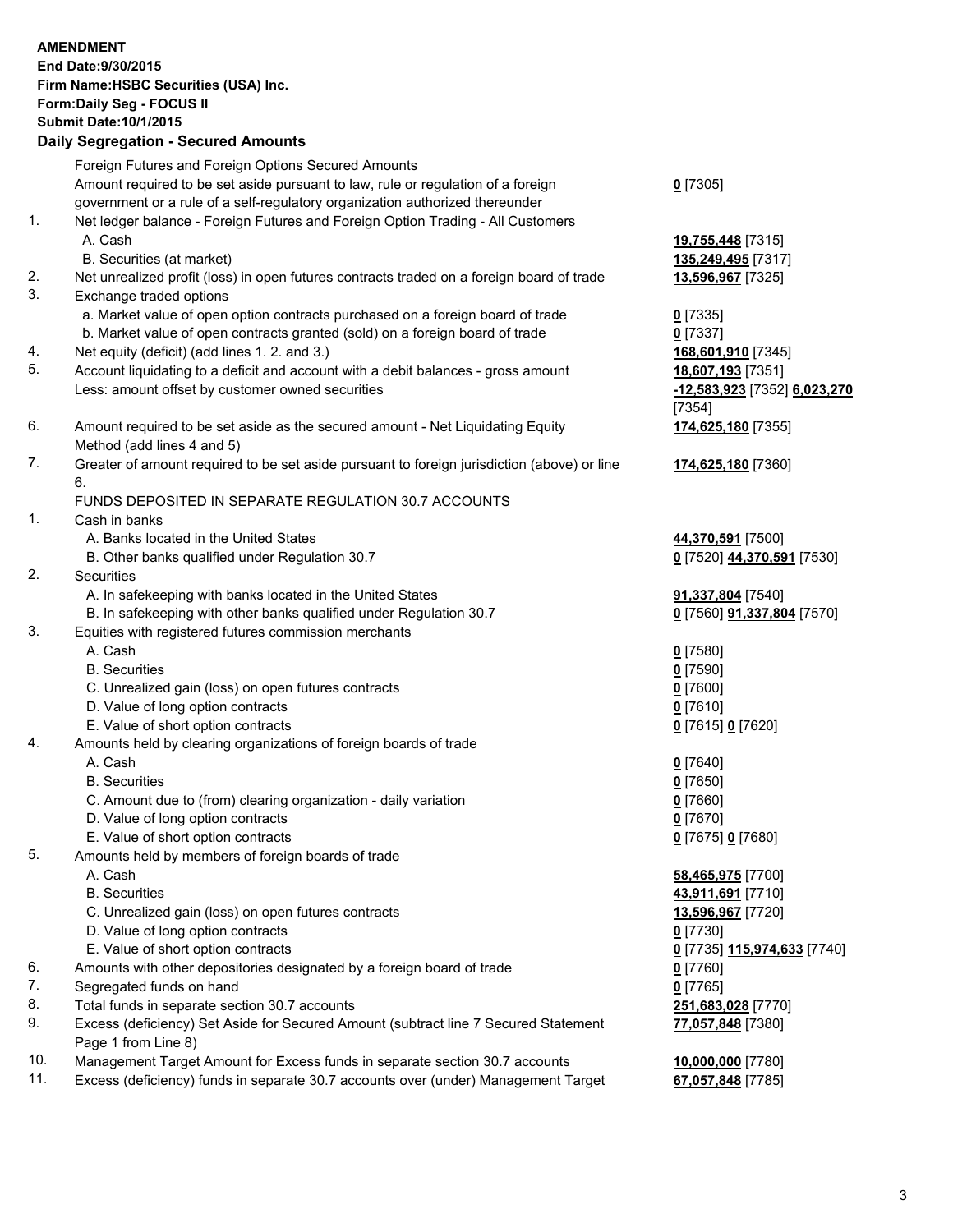## **AMENDMENT End Date:9/30/2015 Firm Name:HSBC Securities (USA) Inc. Form:Daily Seg - FOCUS II Submit Date:10/1/2015 Daily Segregation - Segregation Statement** SEGREGATION REQUIREMENTS(Section 4d(2) of the CEAct) 1. Net ledger balance A. Cash **520,544,941** [7010] B. Securities (at market) **930,348,077** [7020] 2. Net unrealized profit (loss) in open futures contracts traded on a contract market **-121,037,628** [7030] 3. Exchange traded options A. Add market value of open option contracts purchased on a contract market **138,810,321** [7032] B. Deduct market value of open option contracts granted (sold) on a contract market **-11,045,586** [7033] 4. Net equity (deficit) (add lines 1, 2 and 3) **1,457,620,125** [7040] 5. Accounts liquidating to a deficit and accounts with debit balances - gross amount **28,566,461** [7045] Less: amount offset by customer securities **-20,652,378** [7047] **7,914,083** [7050] 6. Amount required to be segregated (add lines 4 and 5) **1,465,534,208** [7060] FUNDS IN SEGREGATED ACCOUNTS 7. Deposited in segregated funds bank accounts A. Cash **211,533,787** [7070] B. Securities representing investments of customers' funds (at market) **0** [7080] C. Securities held for particular customers or option customers in lieu of cash (at market) **224,552,671** [7090] 8. Margins on deposit with derivatives clearing organizations of contract markets A. Cash **29,827,284** [7100] B. Securities representing investments of customers' funds (at market) **149,745,000** [7110] C. Securities held for particular customers or option customers in lieu of cash (at market) **705,795,406** [7120] 9. Net settlement from (to) derivatives clearing organizations of contract markets **51,262,551** [7130] 10. Exchange traded options A. Value of open long option contracts **138,810,321** [7132] B. Value of open short option contracts **-11,045,586** [7133] 11. Net equities with other FCMs A. Net liquidating equity **76,410,111** [7140] B. Securities representing investments of customers' funds (at market) **0** [7160] C. Securities held for particular customers or option customers in lieu of cash (at market) **0** [7170] 12. Segregated funds on hand **0** [7150] 13. Total amount in segregation (add lines 7 through 12) **1,576,891,545** [7180] 14. Excess (deficiency) funds in segregation (subtract line 6 from line 13) **111,357,337** [7190] 15. Management Target Amount for Excess funds in segregation **50,000,000** [7194]

16. Excess (deficiency) funds in segregation over (under) Management Target Amount Excess

**61,357,337** [7198]